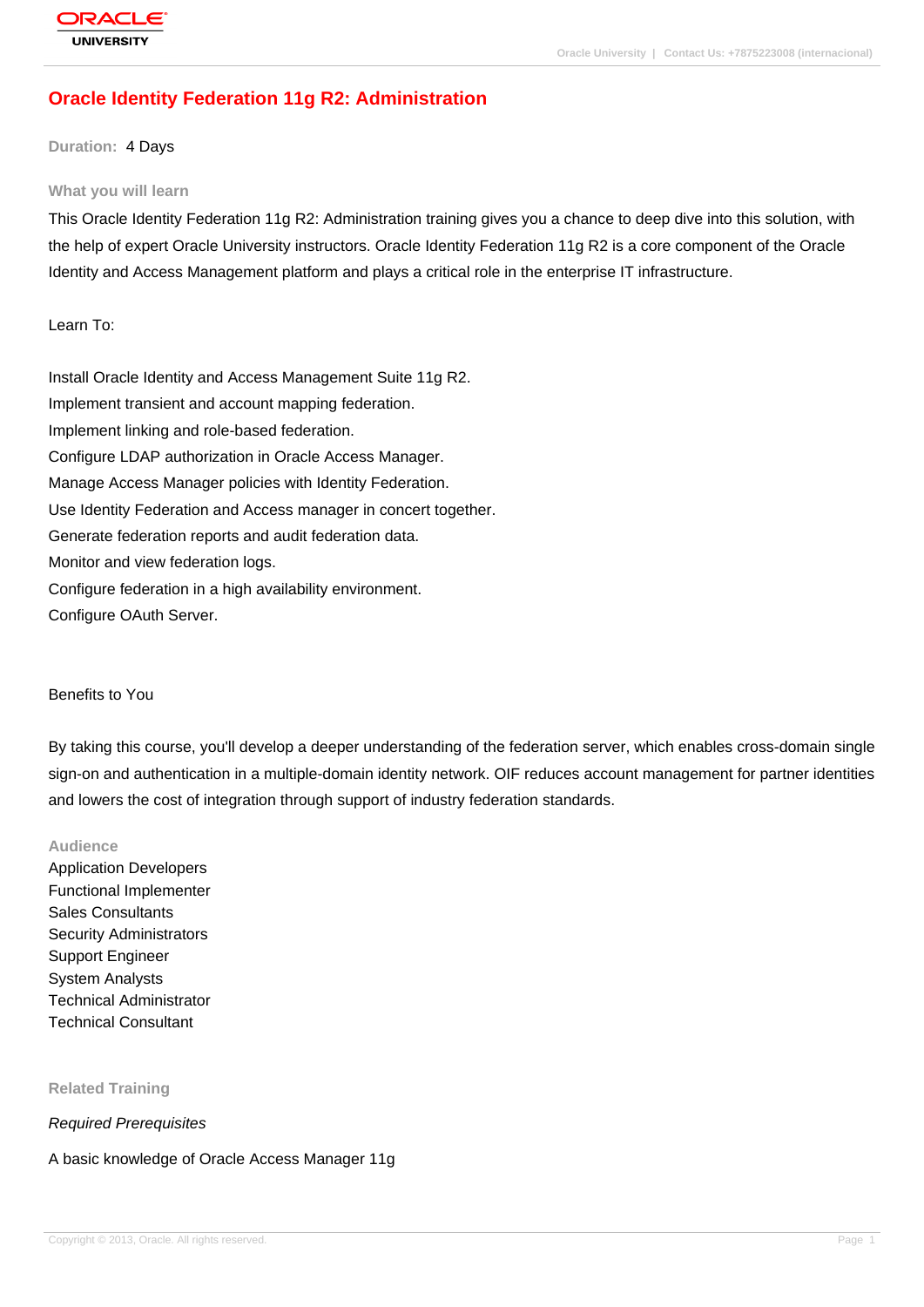A general comprehension of Oracle Database 11g

A general comprehension of Oracle WebLogic Server 11g

Suggested Prerequisites A general comprehension of LDAP concepts A good familiarity with a Linux based environment Oracle Access Manager 11g R2: Administration Essentials Oracle Identity Federation: Overview

Oracle WebLogic Server 11g: Administration Essentials

#### **Course Objectives**

How federation is established between an Identity Provider and a Service Provider The various federation protocols and the architecture behind SAML protocol How federation server is integrated as a shared service in Oracle Identity and Access Management Suite How to install Oracle Identity and Access Management Suite How to map two different accounts of the same user using a common field How to link two different accounts of the same user which does not have any common field How to use Identity federation and Access manager in concert together How to generate reports of federation data and to perform Auditing How to view and configure log messages for federation How to monitor federation activities How to administer federation servers using various administrative tools How to configure federation in high availability environment

How to configure and use OAuth Server

### **Course Topics**

**Course Introduction** Course Overview Practice Environment **Resources**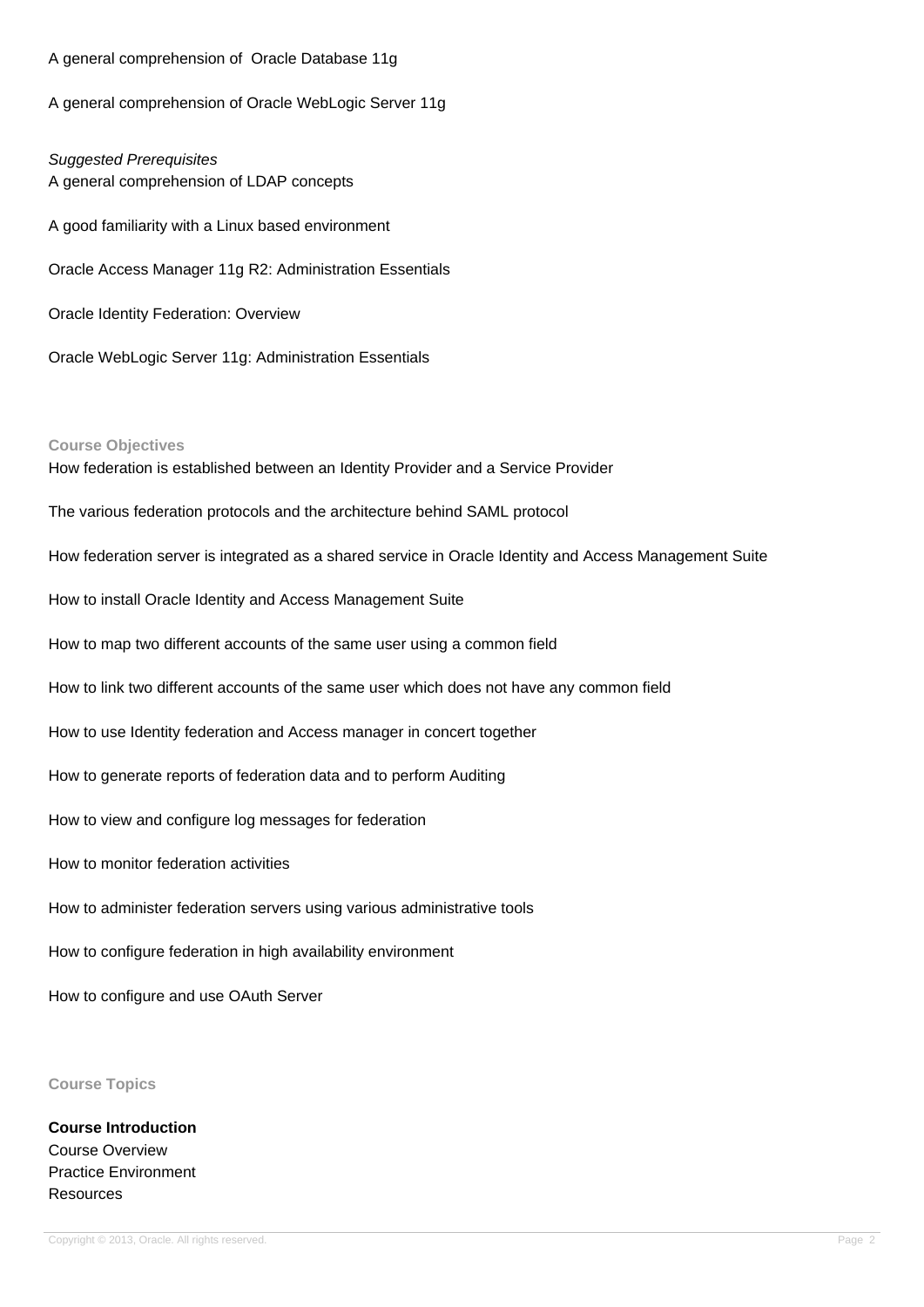## **Understanding Oracle Identity Federation**

Introduction to Federation Oracle Identity Framework Oracle Unified Federation Framework Deployment options of federation

## **Architecture of Federation Server**

Components of Federation Server Shared service Architecture Overview of federated SSO in Access Manager Basic Installation tasks

## **Install and Configure Oracle Identity and Access Management Suite**

 Integration of Federation Server with Access Manager 11gR2 Creating a local datastore Install and Configure Oracle Identity and Access Management Suite 11g R2 Post installation tasks Install Web gate and Register HTTP Server

## **Overview of Federation Protocols**

Federation standards Overview of SAML Overview of OpenId

## **Configure Oracle Access Manager for Federation**

Configure data store and authenticators Manage Identity federation partners Manage Identity federation settings

### **Federation Use cases**

Using Authentication schemes and modules for Identity Federation Different use-cases in federation Account mapping Federation Linking accounts using federation Role based federation

# **Other federation features in Oracle Access Manager 11gR2**

Managing Access Manager policies with Identity Federation Identity Provisioning plug-in Configuring the Identity Provider Discovery Service Configure self registration module

# **Auditing,Logging and Reporting in Access Manager**

Configuring Auditing for Oracle Identity Federation Reporting using BI Publisher Logging federation Using WLST commands

# **High Availability environment for Oracle Identity Federation**

Oracle Identity Federation Deployment Options High availability federation architecture Oracle Identity Federation High Availability Configuration Steps